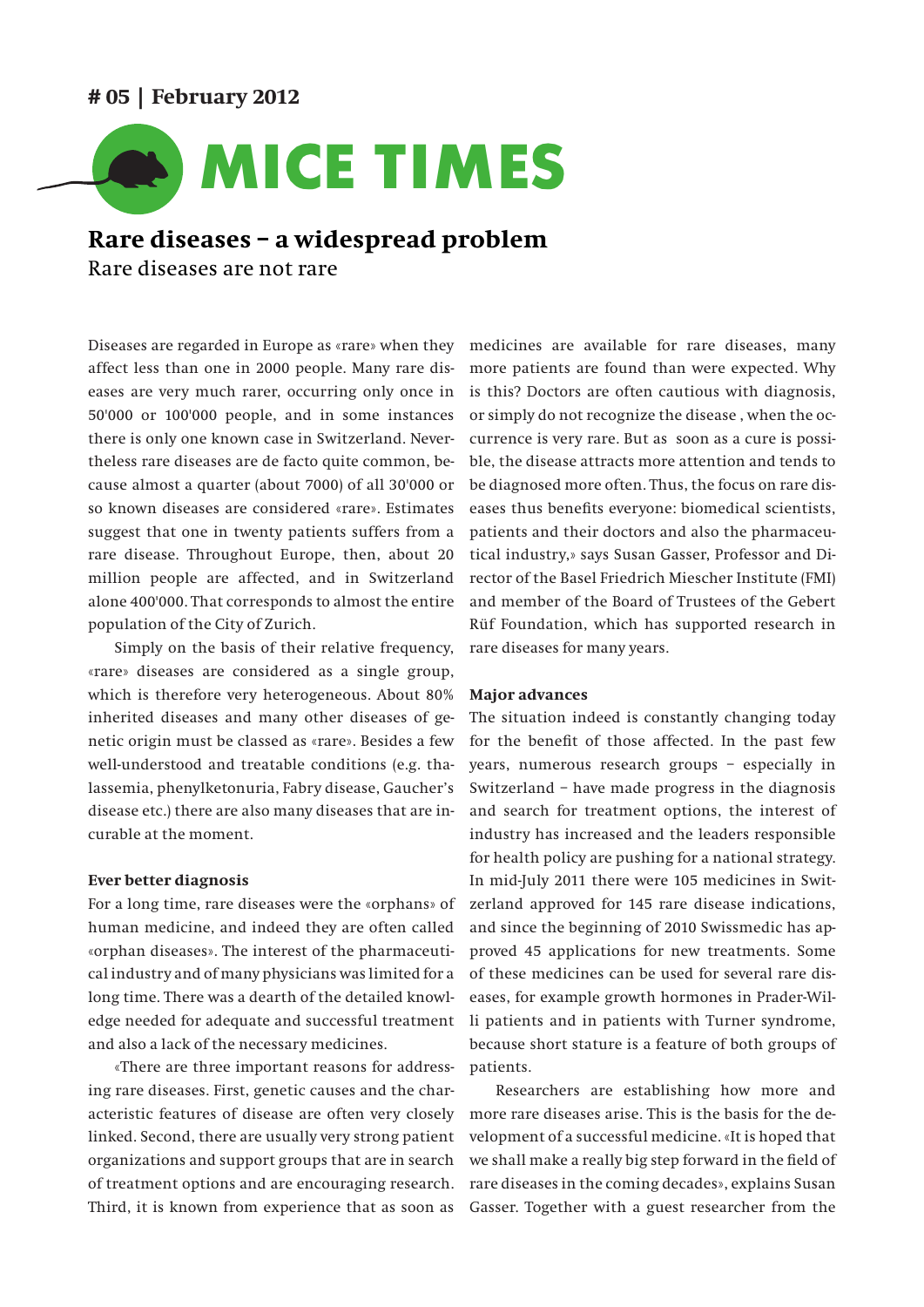# **«There is no disease so rare that it does not deserve attention. Rare diseases are rare, but rare disease patients are numerous» www.orpha.net**

## **Protecting patients from their own immune system**

Patients with Muckle-Wells syndrome (MWS), a rare inherited autoimmune disease, suffer from symptoms such as extremely red eyes, eczema, fevers or chills, severe headaches and migraine, extreme exhaustion and muscle and joint pain. Siobhan Walsh from England has suffered from this disease from birth. Her mother died with many of the above symptoms without ever having been diagnosed with MWS, because although Thomas J. Muckle and Michael Wells described the disease in detail back in 1962, it was only in 2001 that researchers found that MWS is caused by the mutation of a gene. After this, the mechanism of action was quickly established: The inflammation of a wide variety of tissues in MWS is caused by overproduction of a protein by the immune system, interleukin-1 beta (or IL-1β for short). Everyone's immune system produces IL-1β to fight disease. If too much of these antibodies are produced, however, the immune system «fights» its own body.

Since 2009 patients like Siobhan Walsh have had a medicine at their disposal that intercepts excess IL-1 $\beta$  in the body. It is a completely human antibody against IL-1β and does not contain genetic sequences from other species. This molecule is manufactured in cell cultures from human cells. Besides bacteria and yeast cultures, the development of the product also required the use of transgenic mice, in whose genetic material the genetic code for anti-IL-1β was first incorporated. In later steps, the components from mouse genes were then gradually replaced by human genes. For this purpose and in order to study the mechanism of action further genetically modified animals, mainly mice, were used. Before its first use in humans the product was then tested, as with any other medicine, for its safety and efficacy in healthy rodents and mammals. Without such animal experiments no medicines will be approved by the authorities for clinical studies or for marketing.

Siobhan Walsh was one of the first patients to be treated in clinical studies with the product. «All the symptoms I had suffered from for years disappeared within a few hours, and after just 48 hours I knew that it really works! Because I had never had two full days of good health in my entire life before.» As a result of the disease, Siobhan could only walk with the aid of crutches from the age of 15 years. Today she no longer needs them. She works full-time as a taxi driver, can live independently now and, as she reports, can now lead a normal social life.

In the meantime the medicine is approved in Europe and the USA for the treatment of MWS and clinical studies are under way for its use in other severe rare diseases.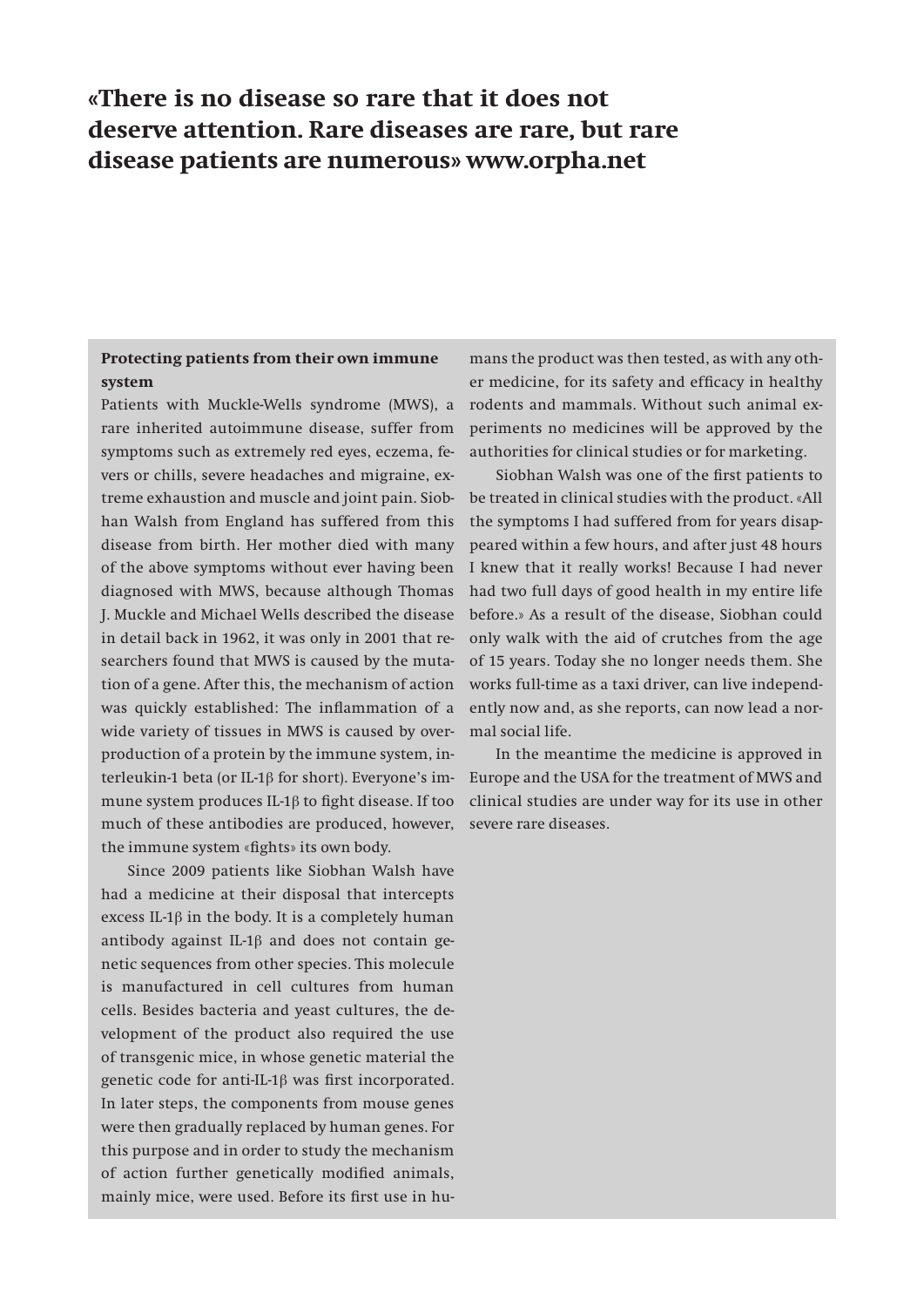Hebrew University in Jerusalem, her study group recently elucidated the molecular mechanism of the inherited Emery-Dreifuss muscular dystrophy in all its detail with the aid of experiments in the nematode Caenorhabditis elegans. A modified structural protein of the inner membrane of the cell nucleus, lamin A, plays a crucial role not only in this rare muscular dystrophy, but also in the rare inherited disease known as progeria infantilis (also Hutchinson-Gilford syndrome). Here a point mutation of lamin A leads to a deformation of the cell nucleus. Children affected are born without any abnormalities and develop the first symptoms at the age of six to twelve months: They age five to ten times more quickly than healthy people.

The acute and future challenges for the health of humans, pets and farm animals make huge demands on scientists. But they are bearing fruit increasingly often – also for rare diseases. Matthias Baumgartner, professor and specialist in rare metabolic diseases at the pediatric hospital in Zurich, gives an example: «In diseases of the red blood cells such as sickle cell anemia or thalassemia, the technical feasibility of studying hemoglobin and its production revealed that there are many different forms of thalassemia, and for the first time it became possible to research the underlying defects. Today, it is mainly the glimpse into genetic material that is proving an enormous help to doctors identifying many rare diseases with precise and relatively quickly.»

### **Animals help to gain deeper insights**

Researchers first cast this glimpse into the genetic material of animals in order to identify the basic principles and understand the mechanisms. Generally animal experiments make a major contribution in helping to carry over pioneering discoveries from basic biological research into applied research. They have a key function for the discovery of life processes, the elucidation of diseases and the development of new medical procedures for humans and animals: In 75 of 98 research studies that led to the award of a Nobel Prize for Medicine and Physiology, animal experiments were directly involved.

«The high quality of medical care at the present time would not have been achieved without research in animal experiments. It is important to inform society about the major importance of research using

animal experiments for the health of humans and animals,» says Professor Burkhard Ludewig, Director of the Medical Research Center, Institute of Immunobiology, Cantonal Hospital St. Gallen.



Fig. 1: zebrafish



Fig. 2: nematodes

The use of experiments in animal species such as nematodes or zebrafish tends to be tolerated more than experiments in mammals, especially when they involve genetic modification. «The most important test models for fundamental studies are – in most cases genetically modified – rodents. However, to test promising results in clinical use, animal models are necessary that are closer to humans in terms of anatomy and physiology», says Professor Eckhard Wolf, Chair in Molecular Animal Breeding and Biotechnology of Ludwig Maximilian University